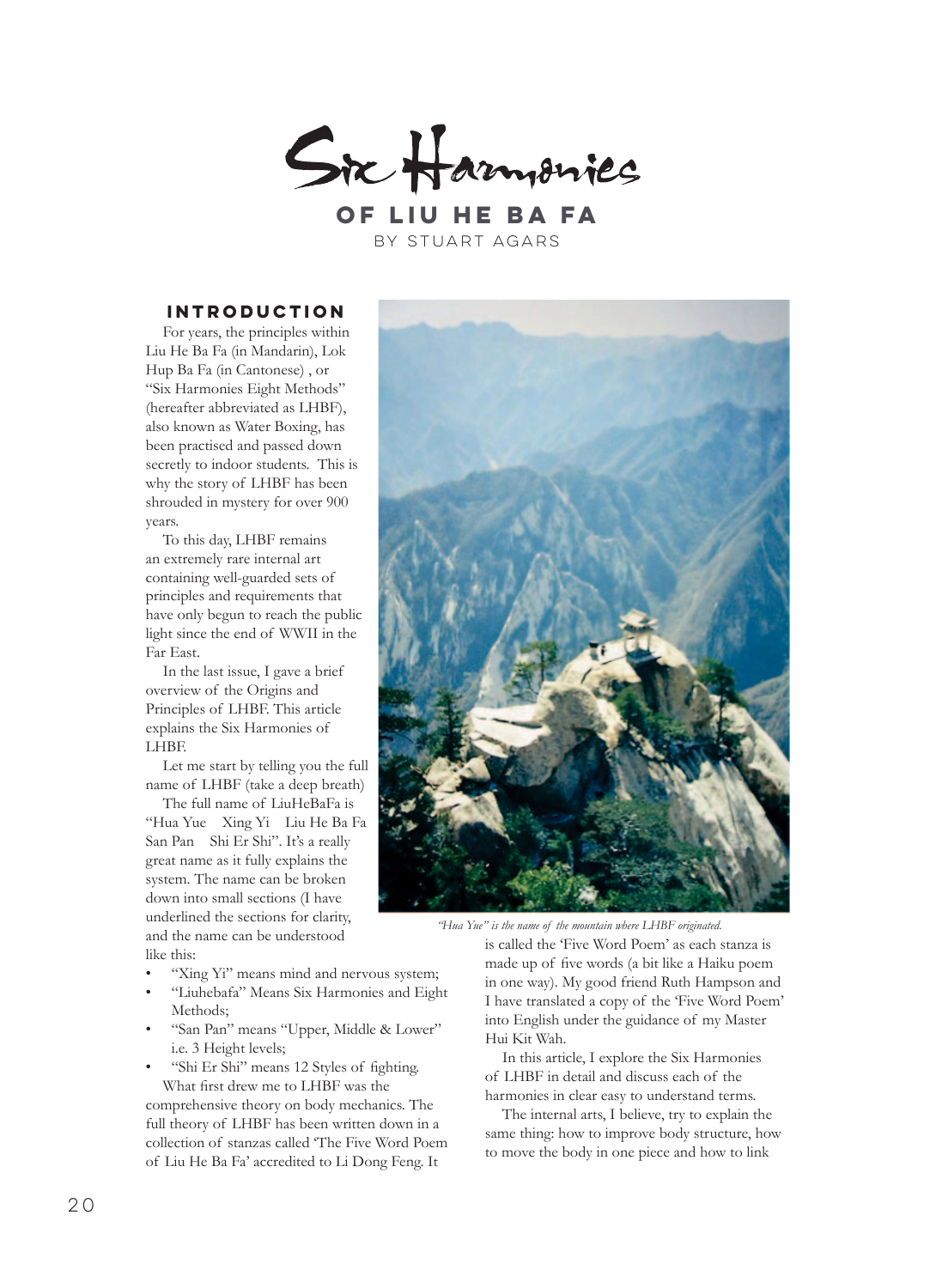the mind to the movement. Abundant and diverse benefits follow from practising these principles in all of our affairs!

The Six Harmonies of LHBF are:

| 體合於心 | Body and Mind Combine          |
|------|--------------------------------|
| 心合於意 | Mind and Intention Combine     |
| 意合於氣 | Intention and Chi Combine      |
| 氣合於神 | Chi and Spirit Combine         |
| 神合於動 | Spirit and Movement Combine    |
| 動合於空 | Movement and Emptiness Combine |

### **1. Body and Mind Combine**

My Master taught me formally like this, he said "The body is divided into 3 plates; Upper, Middle & Lower. Each plate also has 3 sections e.g. for the upper body / arm, we have – Shoulder, Elbow & Wrist. The Mind is the central nervous system, it controls everything: feelings, eyesight and body. Your Heart / Mind<sup>1</sup> is the Emperor and your body are his soldiers. Your mind places an order and your body carries this out.

The best way to find this first Harmony, from my experience, is to stand in Jarm Jong, the standing pole meditation stance, and scan up and down your body. You can immediately appreciate two things, (try it, you will smile at its simplicity): A. that you have a Body and B. that you are thinking about it – in that instant of realisation Body and Mind are in Harmony. Both Simple and Complex in an instant, we can be grateful for this wonderful harmony.

# **2. Mind and intention Combine**

The second harmony of LHBF is Mind and Intention combine and we all can do it. For example, imagine you catch a ball in mid-air. Mind and Intention combine perfectly, imagine the mathematical equation required to explain this! Ralph the rescue dog, always has Mind

and Intention co-ordinated when he catches his ball. His Mind and Intention are fully engaged together in one action. And I am sure that Ralph the rescue dog doesn't do calculus!

Another good example of Mind and Intention Combine is to imagine a tennis player, they want to learn to hit perfect return volley, so they practise like this:

- Be in a Ready Position
- Head & Eyes Looking
- Start Moving, keep looking
- Hitting Hand Ready
- Non Hitting Hand Ready
- Whole body moving
- At the time of impact whole body turning
- Hit through the target, keep looking



*"Intention goes first, Chi Follows" Illustration by Helen Evans*

I am sure the astute among you noticed that I used martial arts key points list here to demonstrate that this is a transferable skill.

We all must have at least just once kicked a good shot, hit a 'sweet' ball, downed that difficult pool ball, even tossed that ball of paper into the waste paper basket! Everything was just so! (and 1,000 times not quite just so!).

Like the first Harmony for martial arts, we only want one intention at that time.

# **3. Intention and chi Combine**

The third harmony of LHBF is Intention and Chi combine.

<sup>1</sup> *Sometimes my Master interchanges Heart / Mind which can be a long topic on its own! Mind here means the highest level or consciousness. We all have many things going on in our mind, multiple thoughts all at the same time, like a committee meeting! however in the martial arts way we only want one thought at a time in our Mind (and Heart).*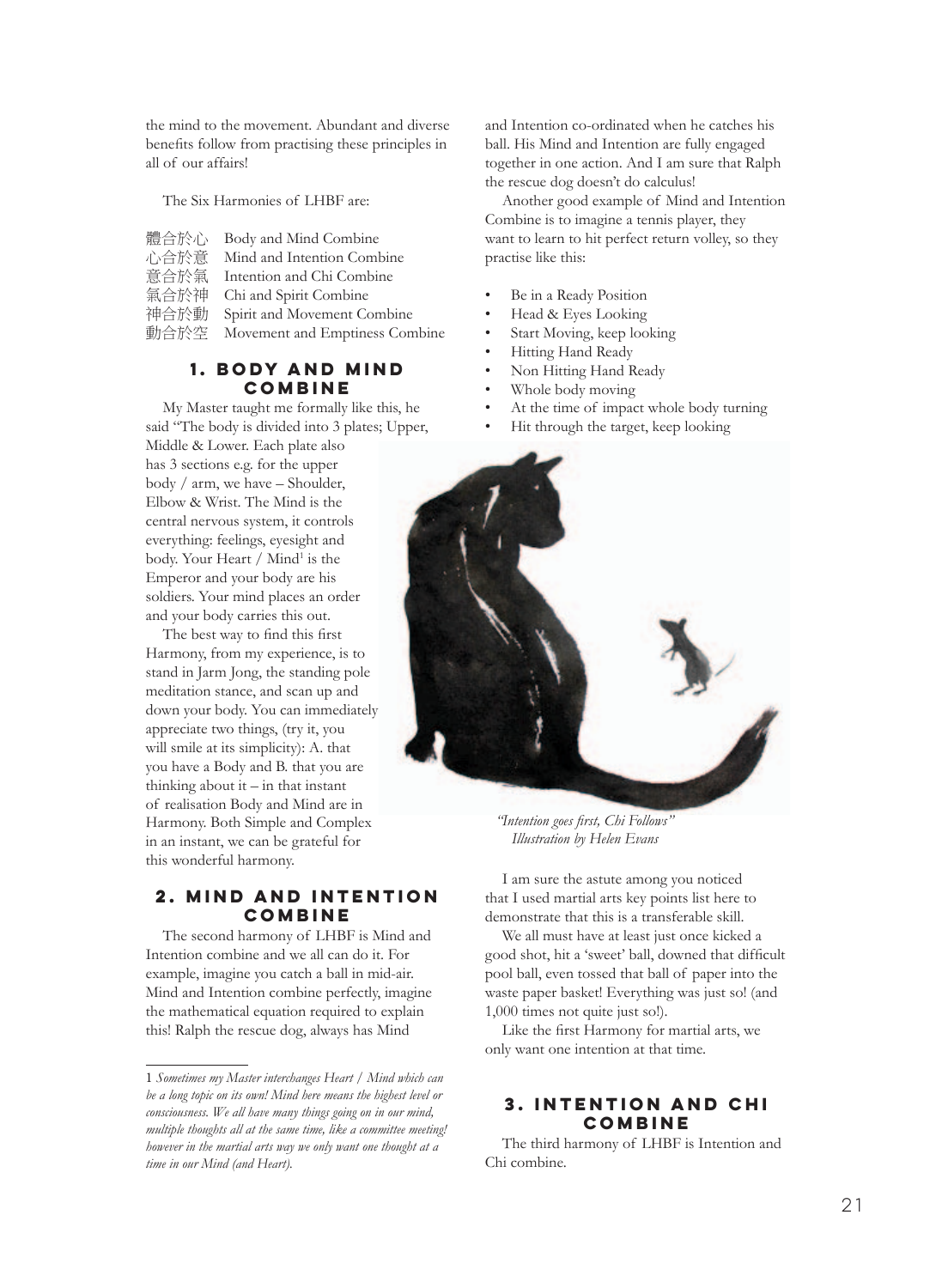My Master taught me "Because of course it starts with everything! You want to move right? If you want to do something and move, then your Intention goes first. The Intention is the first. The Chi then follows the intention of what you want to do. If you want to punch, at that moment, your body is not actually moving, but you have started already (like placing the order) – energy is starting and the energy flows from your shoulder, elbow and wrist. At that time your Chi is floating (running) and if you combine together the



 *"The Tiger's Chi & Spirit Combines" Illustration By Helen Evans*

Intention is also running, so your hand is moving.

In the martial art way Chi is Force.

I love it when we talk Force in martial arts, as Newton's second law is; Force= Mass x Acceleration.

And is this important for LHBF? Yes, for sure! It is important because LHBF concentrates on moving while maintaining body structure, and moving means to have speed or velocity, and

in Newton's second law, acceleration is velocity squared!

In martial arts, chi can be considered as force. In the old Chinese martial arts way, you can say that the "Fist is behind the brain", so if you want to punch, you have Intention first, then with your body structure, you can execute the movement.

This all may seem obvious, but when you are asked to break a wooden board, or spar with someone who is much bigger and stronger than you – you have to learn to ignore the wooden

> board or not care that the opponent is bigger. Cast your mind back to your coach – can you hear them saying "Wait, Move, GO NOW !!!! Punch through the target! The Way is like this.

#### **4. chi and spirit Combine**

On a daily basis, food and exercise builds the Chi for your body. Chi provides the energy for your body's daily work.

Spirit is expressed through the body from inside out (and comes from your body and mind health condition). People can easily lose their spirit working too much, feeling stressed or if you are ill – that feeling of being deflated or flat. Spirit is like the presence of their body. If they are healthy and happy then they have a strong spirit like a young tiger- strong. In the west we may say 'zest for life'!

Chi and Spirit can be treated separately but they are interlocked like father and son. Two individual bodies flowing with the same type of blood. They are complementary.

When I practise my LHBF, just one section of footwork (the side stepping) raises my spirits.

#### **5. spirit and movement Combine**

I think this is the easiest one to translate. When you see a fantastic performance, and it moves you – you can see Spirit and Movement in harmony. Sprit and Movement can be like a stunningly beautiful Jet Li performance or Jackie Chan doing a complex stunt routine, and also is occasionally seen when I am late and running for the Leeds to York bus as it sets off from the station 2 minutes early.